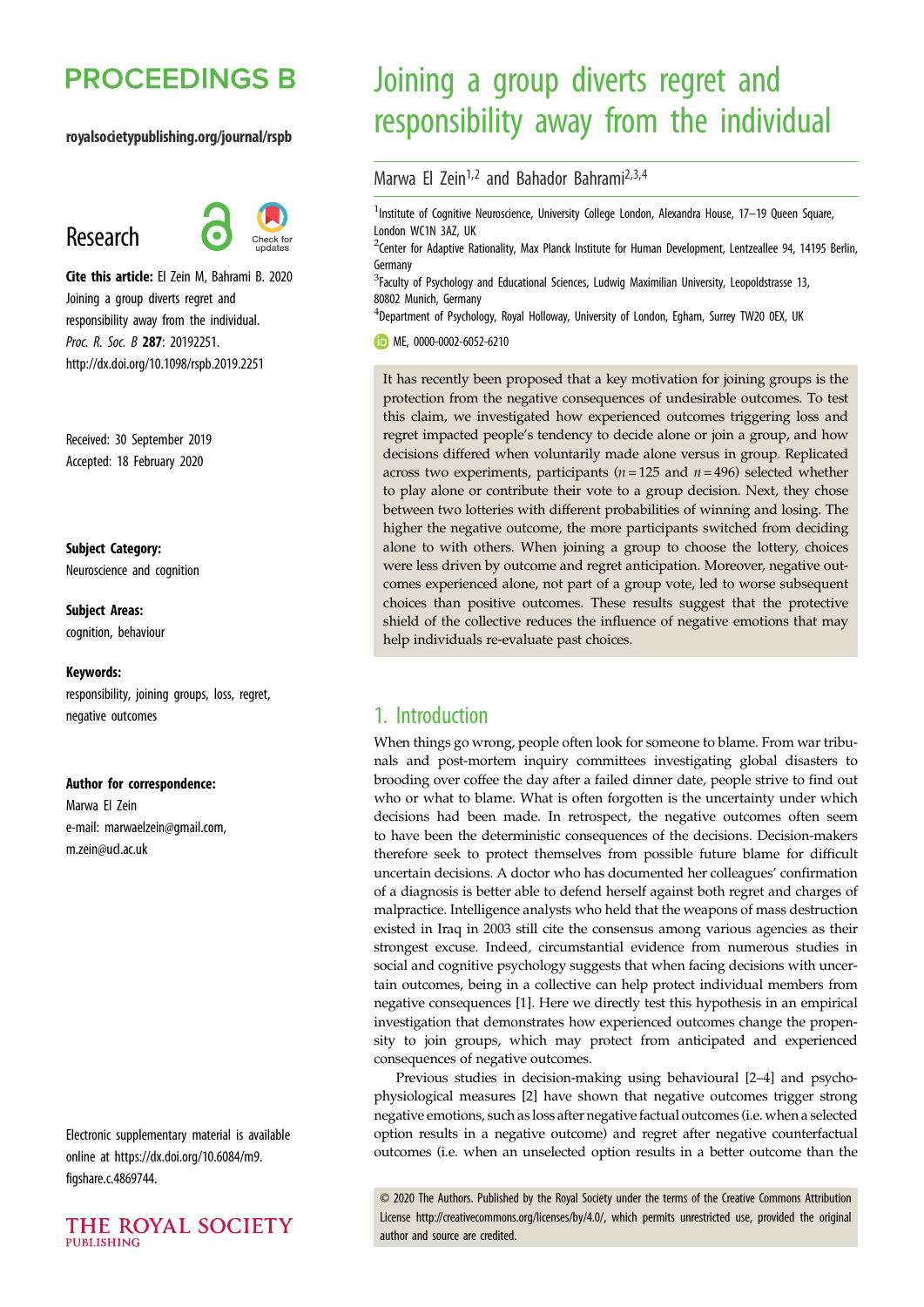3 s

<span id="page-1-0"></span>selected one). Moreover, individuals choose not only options that optimize their choice by maximizing the expected value, but also those that minimize future regret [[2](#page-7-0)–[7\]](#page-7-0). The experience of negative emotions associated with costly decisions is related to the responsibility for those decisions: emotional responses to losses are stronger if people are responsible for their actions [\[3](#page-7-0)]. Furthermore, feeling responsible has been suggested as a prerequisite to feeling regret about an outcome [\[8](#page-7-0)].

We recently hypothesized that, by distributing the responsibility for decision outcomes among several group members, making decisions as part of a group could help regulate negative emotions associated with negative factual and counterfactual outcomes [[1](#page-7-0)]. Supporting this claim, choosing a lottery as a part of a group reduces the feeling of responsibility and regret over negative outcomes [\[9\]](#page-7-0). Moreover, anticipating regret leads people to delegate difficult decisions to others [\[10](#page-7-0)] and use institutions strategically in order to share responsibility with others when trading lottery tickets [\[11\]](#page-7-0). It remains unknown; however, how negative emotions influence the choice to make costly decisions alone or with others, and how these voluntarily chosen group decisions may differ from individual ones.

Here we investigate how negative outcomes influence participants' preference to make decisions alone or as part of a group. Using a task in which decisions were costly and could elicit highly negative emotions via factual (loss) and counterfactual (regret) outcomes [\[3\]](#page-7-0), we asked participants to choose, on a trial-by-trial basis, whether to decide alone or contribute their opinion to a majority vote-count in a group of five. Such majority votes offer an empirically controlled way of sharing responsibility with other individuals for a choice's outcome. Using computational behavioural analysis, we assessed whether the previously established influence of expected value and anticipated regret on individual lottery decisions changes when the participant acted as a member of a group. Importantly, our design offered a powerful quantitative method to test how the valence and magnitude of experienced outcomes, combining loss and regret, influenced participants' choices to decide alone or in a group.

Based on our hypothesis that being a member of a group can protect individuals from the negative consequences of decisions [[1](#page-7-0)], we predicted that (i) for a person making a decision alone, the more negative their experience from an outcome, the higher the likelihood of them joining a group for the next decision; (ii) when individuals vote as part of a group, their choice would be less strongly driven by anticipated outcomes than when deciding privately; and (iii) experienced negative outcomes would disrupt subsequent value-based choices less strongly if experienced in a group as compared to individually.

### 2. Material and methods

### (a) Participants

In experiment 1, data were collected using Amazon's Mechanical Turk and included a total of 125 participants (mean age 31.72 ± 7.31, 88 males). In experiment 2, data were collected using prolific [\(www.prolific.co\)](http://www.prolific.co) and included a total of 502 participants initially. Six participants were excluded from analyses because they responded too fast (mean reaction time less than 200 ms), and/ or missed more than half of the trials, and/or consistently pressed the same left or right button for lottery choice (more than 90% of



experienced outcome  $= -50$  (actual)  $-50$  (counterfactual)  $= -100$ 

Figure 1. Experimental design. (a) Timeline of the experiment. First, participants chose whether to play alone or in a group. Second, they chose between two lotteries. Both factual and counterfactual outcomes were shown. (b) Description of parameters of interest. The size of coloured sectors of the circle represents the different probabilities of winning or losing.  $p$  and  $q$  are the probabilities of getting the best outcomes, x1 (lottery 1) and x2 (lottery 2), respectively. y1 and y2 represent the worst outcomes for lotteries 1 and 2, respectively. Predictors of lottery choice: ΔEV corresponds to the difference in expected value between lottery 1 and lottery 2. ΔAR represents the difference in anticipated regret between the two lotteries; the higher this difference, the more choosing lottery 1 over lottery 2 allows for minimizing future regret. Predictor of the group choice: experienced outcome combines both actual and counterfactual outcomes to quantify the amount of experienced positive or negative outcomes at each round. (Online version in colour.)

the time), leaving 496 participants (mean age  $31.49 \pm 11.09$ , 215 females). The experiment lasted around 10 min and each participant was paid  $$2 + $1$  bonus in experiment 1 and  $£1.5 + up$  to  $£1$ bonus in experiment 2.

## (b) Experimental design and task

### (i) Timeline

Participants completed a value-based decision-making task adapted from Coricelli et al. [\[3](#page-7-0)]. At each trial, they had to choose between two lotteries where the size of coloured sectors of a circle represented the probabilities of winning or losing (blue sectors depicted the chance of getting the best outcome and red sectors depicted the chance of getting theworst outcome; figure 1a). Choices were registered by pressing either the F key (for the lottery on the left, lottery 1) or the K key (for the lottery on the right, lottery 2). In each round, before choosing between the lotteries, participants had to decide whether to play the round alone or in a group with four other players (selected by pressing the F or K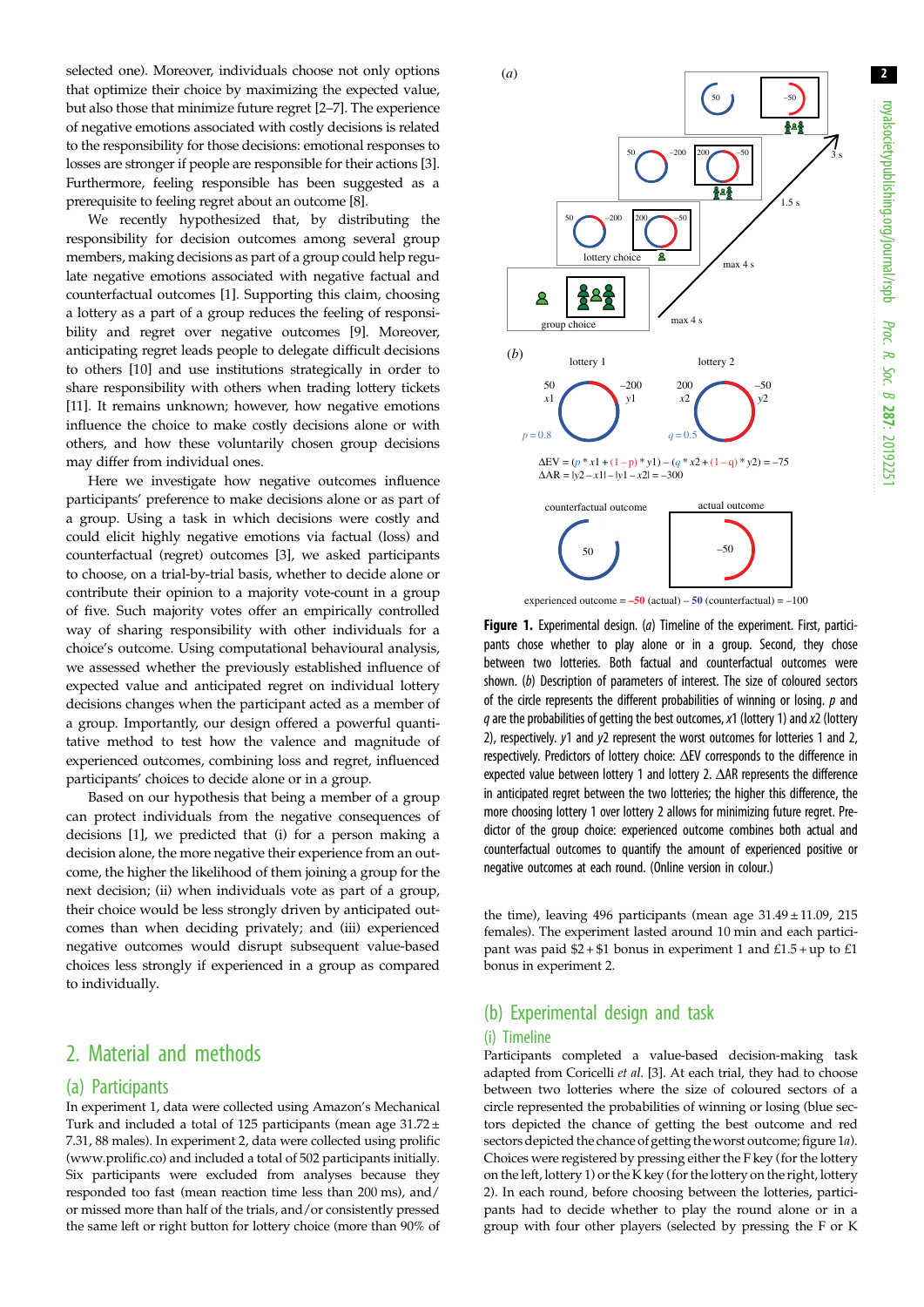key, this mapping was counterbalanced across participants in experiment 2). Choice time for both decisions was limited to 4 s each. Participants were told that if they did not answer within that time they would receive the worst possible outcome in that round.

Once a participant selected a lottery, a black square framed the selection and an image of an individual appeared underneath. Participants in a group saw a black square around the majority option with an image of five individuals underneath. The outcomes of both lotteries were shown for 3 s [\(figure 1](#page-1-0)a). After eight practice trials, each participant completed four blocks of 12 trials each.

#### (ii) Majority vote procedure

When deciding to play in a group with four other players, participants were told that the chosen lottery depended on a majority rule: the lottery chosen by three or more players would be selected.

In experiment 1, the confederate votes were drawn from the behaviour of 11 participants who, in an earlier pilot, had undertaken the same task under alone condition only. This pilot was conducted on Amazon's Mechanical Turk (mean age  $41.5 \pm 14$ , five males). For each pair of lotteries, the lottery that was chosen by more than five participants was selected as the group choice.

In experiment 2, to avoid deception and to allow for more variability in the group decisions, the majority vote was based on the participant's choice and the choices of randomly drawn samples from experiment 1 data for the same lottery pair. For each pair of lotteries, the lottery that was chosen by more than three participants (including the participant's choice) was selected for the round.

This design allowed us to maintain control over'other's behaviour' as an independent variable. It is important to underscore here that the aggregation of the votes of such virtual groups does not constitute an emergent collective. The design we chose here is appropriate to test our hypothesis about how the context of deciding alone versus with others affects individual choices but, and importantly, our hypothesis does not involve examining the emergent collective behaviour of a group of interacting individuals.

#### (iii) Payment and incentive

At the beginning of the experiment, participants were told they would receive \$2 (experiment 1) or £2 (experiment 2) for their participation and that one round would be randomly selected so that they could earn up to an additional \$1 (experiment 1) or £1 (experiment 2), depending on the outcome of that round. In experiment 1, we accorded the \$1 bonus to all participants. In experiment 2, one round was indeed randomly selected and participants received a bonus of £1 if they received the highest outcome (200), £0.25 if they received the second highest outcome (50), and no bonus if they hadn't answer on that round or received a negative outcome.

#### (iv) Lottery structure

The lotteries presented were identical to the 48 trials previously used by Coricelli et al. [\[3\]](#page-7-0). The same pairings of combinations of outcomes (with values of 200, 50, −50 or −200) with three possible outcome probabilities (0.2, 0.5 and 0.8) were used (see the electronic supplementary material, table 1). Actual probabilities in each round corresponded to the displayed probabilities. Pairs of lotteries were shown in a randomized order for each participant.

### (c) Behavioural modelling of choice and statistical analyses

There were two choices of interest: the lottery choice (lottery 1 or lottery 2, based on probabilities and outcomes) and the group choice (play alone or in a group, in each round before seeing the two lottery options; [figure 1](#page-1-0)). To compute what significantly influenced lottery choice and group choice, while accounting for individual variability, we used mixed-effects logistic regression models implemented with maximum penalized likelihood (MPL) via the glmer function in the R package lme4 [\[12\]](#page-7-0). In the performed mixed models, subjects were modelled as a random intercept and the propensity to play alone as random slope. The parametric regressors were scaled before being entered in the models. The regressors used to explain both the types of choices are detailed below.

### (i) Group choice at time  $t$

Four predictors at time t−1 (previous round): valence, magnitude, previous condition, and group status, were computed as follows.

First, the experienced outcome at  $t-1$  was computed as a combination of factual and counterfactual: obtained outcome– unobtained outcome from unchosen lottery. Negative values of experienced outcome correspond to increasing loss and regret, while positive values correspond to increasing sense of success and relief. We then separated the valence of the outcome from the magnitude of experienced outcome.

- For the valence predictor, these values were sign transformed to obtain negative (−1) versus positive outcomes (+1).
- For the magnitude predictor, we transformed experienced outcome values into magnitude values only reflecting the change in magnitude between the outcomes. Outcome values (−400, −250, −150, −100, 100, 150, 250, 400) were transformed for negative values into (0, 150 250, 300) and for positive values into (0, 50, 150, 300).

Negative values:

- (i) 0 + (150 difference between −400 and −250)
- (ii)  $50 + (100) =$  difference between  $-250$  and  $-150$ )
- (iii)  $250 + (50) =$  difference between  $-150$  and  $-100$ )

Positive values:

- (i)  $0 + (50$  difference between 100 and 150)
- (ii)  $50 + (100)$  = difference between 150 and 250)
- (iii)  $150 + (150) =$  difference between 250 and 400)

Owing to the lottery structures, the magnitude of possible outcomes was slightly different for positive and negative outcomes.

- Previous condition: whether the round is played alone or in a group (and thus whether outcome is experienced alone or as part of a group).
- Group status: when the condition is in a group, whether the participant is in the minority or the majority (for the lottery choice based on a majority rule).

#### (ii) Lottery choice at time t

Two predictors of lottery choice (choosing lottery 1) were com-puted as in Coricelli et al. [[3](#page-7-0)]: expected value and anticipated regret.

— Difference in expected value between lottery 1 and lottery 2:  $\Delta$ EV = EV1 - EV2,

where EV is:

 $EV1 = px1 + (1 - p)y1$  (lottery 1)  $EV2 = qx2 + (1 - q)y2$  (lottery 2).

 $p$  and  $q$  represent the probability of receiving the highest outcome x1 or x2 (in blue; [figure 1](#page-1-0)) for lottery 1 and lottery 2, respectively. y1 and y2 denote the lowest outcome from lottery 1 and lottery 2, respectively (in red). The higher the difference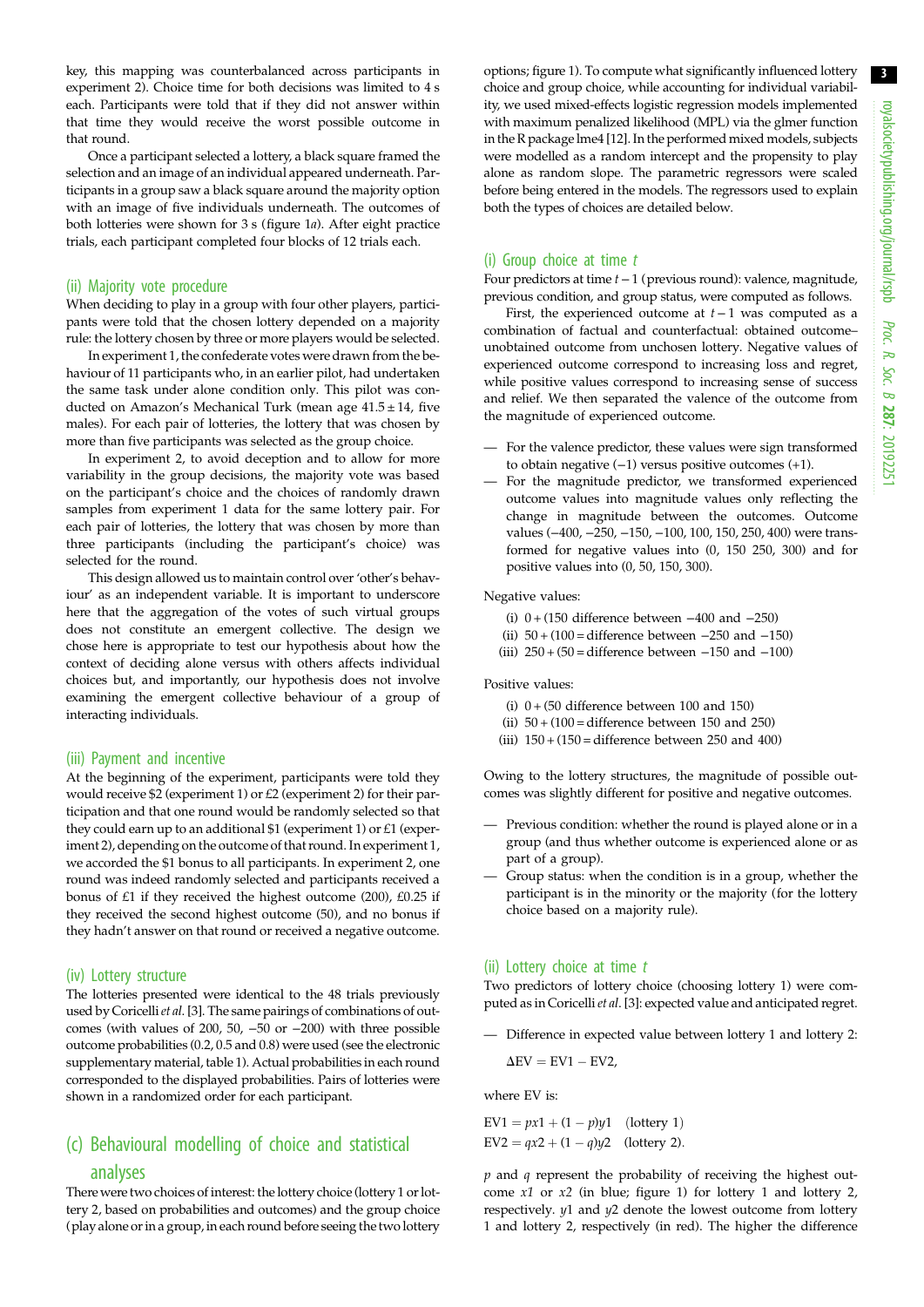in expected of value between lottery 1 and lottery 2, the more the participant should choose lottery 1.

— Difference in anticipated regret between lottery 1 and lottery 2:

 $\Delta AR = AR2 - AR1,$ 

where AR is:

$$
AR1 = |y1 - x2| \quad AR2 = |y2 - x1|.
$$

Anticipated regret is represented by the difference between the lowest and the highest outcome across lotteries. If the ΔAR is positive, receiving the worst outcome from lottery 2 while lottery 1 results in its best outcome will elicit higher regret than would receiving the worst outcome from lottery 1 while lottery 2 results in its best outcome. Therefore, the higher the value of ΔAR, the more anticipated regret would be avoided by choosing lottery 1. Note that while the expected value depends on the probabilities related to the lotteries, anticipated regret depends solely on outcomes values.

The interaction of these predictors with the current condition (playing alone/in group at time t) was also entered in the model predicting lottery choice. For the analyses on how experienced outcome at  $t$  −1 influenced lottery choices at time  $t$ , previous condition, valence and group status (t− 1) were entered as predictors of lottery choice in addition to  $\Delta$ EV and  $\Delta$ AR (t) of that lottery pair.

ΔEV and ΔAR are correlated choice predictors ( $r = 0.75$ ,  $p <$ 0.001); however, (i) their variance inflation factor is equal to 2.33 suggesting that it is acceptable to put them in the same general linear model. In the models, only the variance not accounted by the other predictor is reflected in the results. (ii) The parametric regressors were QR Gram Schmidt orthogonalized (using QR() and QR.Q functions in R) to enter in our generalized linear model the residuals of the regressors after removing the common variance to both predictors. This yielded to exactly similar results (see the electronic supplementary material, table 7) confirming that it is correct to include them both as predictors of the lottery choice, and showing that this orthogonalization procedure was performed automatically via the glmer R function.

Confidence intervals of parameter estimates of the mixed models are reported and were calculated using the function confint in R. The metafor package in R [\[13\]](#page-7-0) was used to perform meta-analytic analyses combining both experiments via the function rma (to assess what are the consistent results across both experiments).

For clarity of presentation of the results, descriptive results are shown on figures, with standard errors of proportions (SEP) calculated as

$$
SEP = \sqrt{(p \times (1-p))} \div n,
$$

where  $p$  is the proportion choosing lottery 1 (versus lottery 2) or playing in a group (versus alone) and  $n$  is the number of observations.

### 3. Results

Following our three predictions, we first consider what influenced the decision to join a group or decide alone. The second and third sections examine the determinants of the lottery choice.

### (a) When to join a group decision

In each round, before seeing the lotteries, participants first chose whether they wanted to play an upcoming lottery choice alone or in a group. On every trial, this decision to join the group or not was made before the lotteries were seen. This ensured that we could assess the direct influence of previous experienced outcome on this choice independently from the upcoming lottery structure. Participants showed highly diverse patterns of behaviour in their tendency to play alone or with a group [\(figure 2](#page-4-0)a). It is important to note that about half of participants consistently chose to play alone or in group (more than 90% of the times––experiment 1, 60 out of 125; experiment 2, 269 out of 496) and therefore were not affected by experienced outcomes.

Asking participants to choose whether to play alone or in a group at the start of each trial allowed us to quantify the impact of the magnitude and the valence of experienced outcomes on the probability of joining the group in the next trial [\(figure 1](#page-1-0)b). This measure combines factual and counterfactual outcomes, with no aim of dissociating between the influence of one or the other, but rather focusing on a global valence measure (i.e. the magnitude of negative and positive experience) with which we could test our predictions. We reasoned that the more negative experienced outcomes, the higher increased loss and regret by comparing the actual outcome to a more positive counterfactual outcome and vice versa, the more positive the outcome, the higher the positive experiences of success and relief. We then define two regressors to dissociate the valence (positive versus negative experience) from the magnitude (amount of experienced loss/regret and success/ relief) of the outcome (see methods for details).

We first tested our prediction that a negative outcome experienced alone will increase the likelihood of joining a group for the next decision [[1](#page-7-0)]. We therefore considered another regressor indicating the participants' previous condition—that is, whether they were playing alone or in a group. We examined the effect of previous condition and valence, and their interaction on the choice to join a group on the next trial using mixed-effects logistic regression models. A main effect of previous condition (see full statistical details in the electronic supplementary material, tables 2, 3 and 4, all  $z > 8.96$ , all  $p < 0.001$ ), reflected the fact that some participants chose to play predominantly alone or in a group (as shown in [figure 2](#page-4-0)a), but also a sort of inertia effect whereby people stick to their previous decision. Indeed, even when excluding participants who invariably chose to stay alone or in group–– the main effect of previous condition remained significant (see the electronic supplementary material, table 5, metaanalytically  $z = -3.9$ ,  $p < 0.001$ ).

### (i) Valence effects

An interaction between previous condition and valence (all  $z > 4.79$ , all  $p < 0.001$ , see the electronic supplementary material, tables 2, 3 and 4, but also electronic supplementary material, table 8 for results after excluding participants who consistently chose to play alone or in group) revealed a win-stay losechange effect: participants were more likely to switch their choice after a negative versus a positive outcome experienced alone (all  $z > 3.11$ , all  $p < 0.04$ , also see individual difference information on the propensity to switch from alone to group based on valence in the electronic supplementary material, figure 1), or in a group (all  $z > 3.57$ , all  $p < 0.002$ ) [\(figure 2](#page-4-0)*b*). This confirms our first prediction that people are more likely to join groups after individually experiencing negative outcomes. Next, we asked if the likelihood of joining groups changed linearly with the magnitude of experienced outcomes.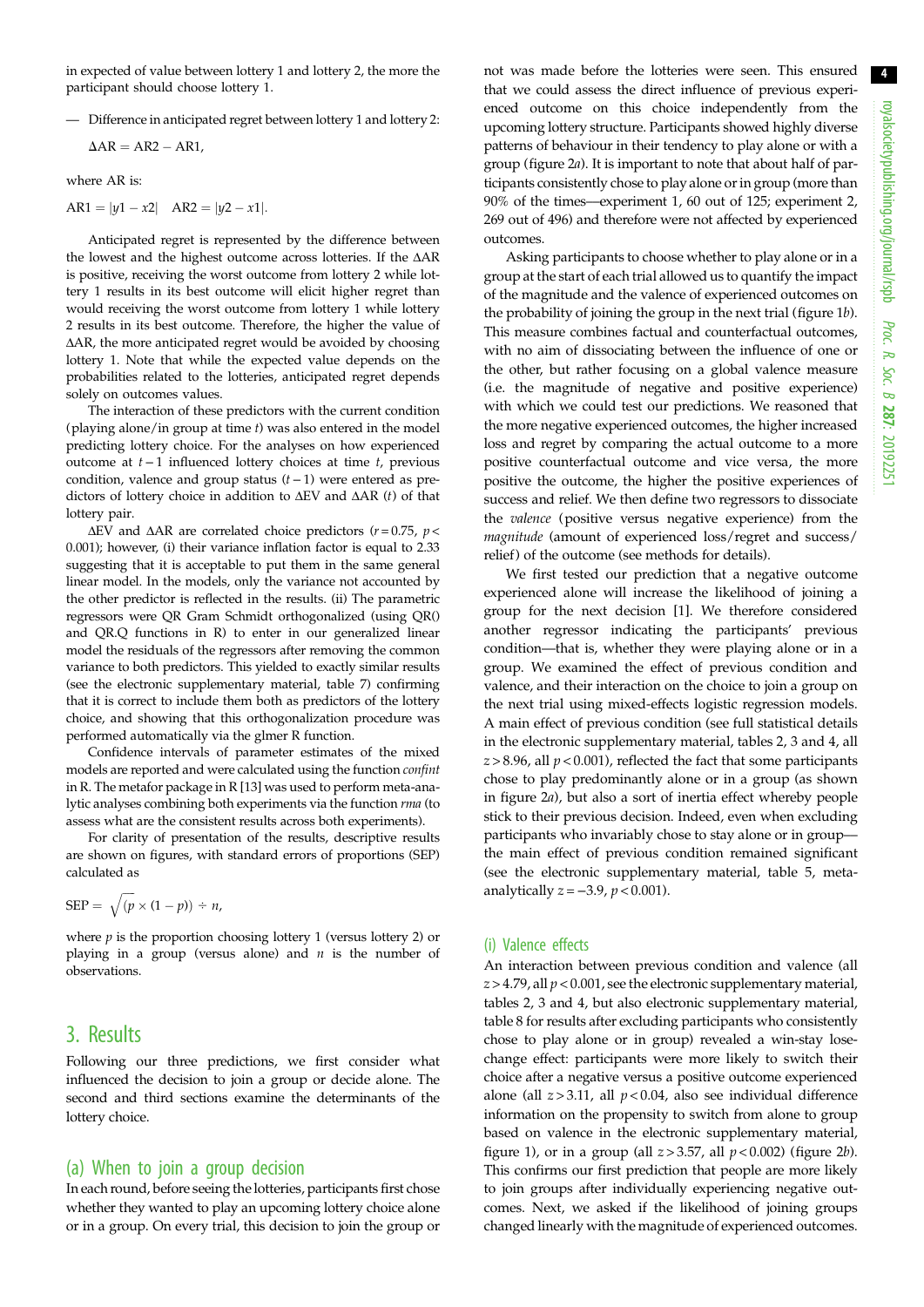<span id="page-4-0"></span>

Figure 2. Group choice. (a) Histogram showing participants' overall tendency to play alone or in a group in experiment 1 (left panel) and experiment 2 (right panel). (b) In experiment 2, proportion of rounds where participants switched their choice to play alone or in group as a function of valence in the previous round: −negative outcomes, + positive outcomes, and of previous condition: outcomes experienced alone (yellow), outcomes experienced in group (green). (c) In experiment 2, proportion of rounds where participants switched their group choice as a function of outcome magnitude. (i) Outcome experienced alone. (ii) Outcome experienced in a group. Error bars represent standard errors of proportions. Statistics on the figure correspond to the reported outputs of the mixed models, \*\*\*p < 0.001. (Online version in colour.)

#### (ii) Sensitivity to the magnitude of outcomes

An interaction was observed between previous condition and magnitude (meta-analytically across both experiments  $(z > 1.96, p < 0.05)$ . The choice to join the group was sensitive to the magnitude of outcomes experienced alone (metaanalytically  $z = 2.36$ ,  $p = 0.01$  – experiment 1  $p = 0.17$ , experiment 2  $p = 0.04$ ). In other words, the less positive/more negative the outcome, the more likely were the participants to join a group on the next round. By contrast, when in group, the magnitude of outcomes did not change the propensity to join the group in the next trial (all  $p > 0.26$ ) (figure 2*c*). Thus, when participants played alone, they were sensitive to the magnitude of outcomes beyond the win-stay lose-change effect, to guide their choice to join the group.

We then turned to our next question: once in the group, what makes people stay or leave the group above the win-stay lose-change effect?

#### (iii) Groups status and outcomes

Being in a group is a compromise between retaining full autonomy for a choice and giving up autonomy completely [[1](#page-7-0)]. In our study, this compromise was achieved when participants'

vote corresponded to the majority vote, when they shared responsibility with group members for decision outcomes. We predicted that when supported by majority, people would stay in the group no matter the outcome, as they would be protected from loss and regret by shared responsibility. However, when in the minority and not responsible for the outcome, we predicted that participants would be more likely to leave the group following negative outcomes.

Being in majority or minority influenced the decision to play alone or in group, as well as experienced outcome effects on this decision. Indeed, we examined the effect at t−1 of group status (majority/ minority), valence and magnitude, and their interaction on the choice to join a group at t when considering only previous group trials. Participants were more likely to choose to play in group again if they were part of the majority i.e. agree with the group decision, as compared to minority (all  $z > 2.5$ , all  $p < 0.01$ ) (electronic supplementary material, figure 2a). Agreeing with the group may also protect from the influence of outcome valence on the decision to play alone or in group: an interaction between group status and valence appeared in experiment 1 (meta-analytically  $z = 1.67$ ,  $p = 0.09$ , experiment 1  $p = 0.0413$ , experiment 2  $p = 0.25$ ), suggesting that participants may be more sensitive to valence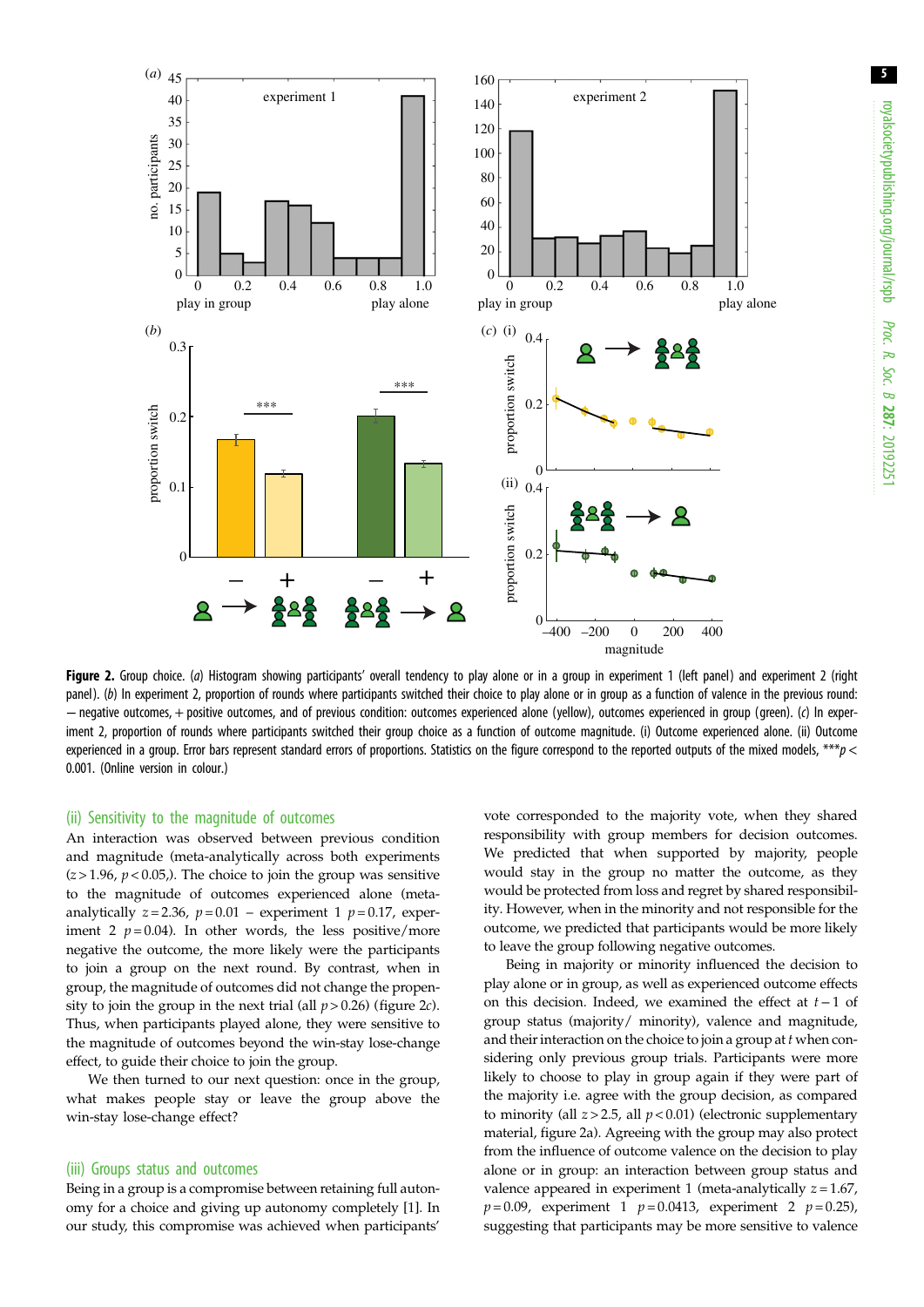<span id="page-5-0"></span>

Figure 3. Lottery choice. (a) Proportion of choosing lottery 1 versus lottery 2 based on the difference in expected value ΔEV in experiment 2. (b) Proportion of choosing lottery 1 versus lottery 2 based on the difference in anticipated regret ΔAR in experiment 2.  $(a,b)$  Yellow represents the alone condition while green represents the group condition. Error bars represent standard errors of proportions. (c) Parameter estimates of expected value (ΔEV) and anticipated regret (ΔAR) in mixed models separately for trials where participants played alone (yellow) or in a group (green). (d) Parameter estimates of expected value ( $\Delta$ EV) in mixed models separately following trials where participants experienced negative (-) and positive (+) outcomes on the previous round. From left to right: outcomes experienced alone (yellow), outcomes experienced in group majority (green), outcomes experienced in group minority (green) (c,d). Error bars represent the standard error of the estimated parameters in the mixed model.  $*p < 0.05$ ,  $**p < 0.01$ ,  $***p < 0.001$ . (Online version in colour.)

after minority as compared to majority (electronic supplementary material, figure 2b).

Thus far we saw that negative versus positive outcomes drive people to switch from playing alone to playing in a group. Moreover, this change was sensitive to the magnitude of the outcomes. We next asked if when in a group, the individual would be less likely to worry about regret.

### (b) Influence of anticipated outcomes on lottery choices made alone or in group

Previous studies have shown that when deciding individually, anticipated regret could impair risky decision making in individuals. We asked whether this detrimental impact of anticipated regret on value-based choice would be reduced when participants choose as part of a collective (versus individually). We considered two predictors of the lottery choice: expected value (ΔEV) and anticipated regret (ΔAR; [figure 1](#page-1-0)b; see methods for details), and their interaction with whether participants chose to play alone or in group at  $t$  (current condition, lottery alone/lottery in group). Mixed-effects logistic regression models showed an additive influence of expected value (all  $z > 25.03$ , all  $p <$ 0.001, see the electronic supplementary material, tables 2, 3, 4) and anticipated regret (all  $z > 2.26$ , all  $p < 0.05$ ). This result established that participants minimized future regret when choosing between the two lotteries (figure  $3a,b$ ).

Importantly, current condition (alone/in group) interacted with both expected value (all  $z > 3.24$ , all  $p < 0.002$ ) and anticipated regret (meta-analytically  $z = -2.29$ ,  $p = 0.02$ , experiment 1  $p > 0.5$ , experiment 2  $p = 0.01$ ), showing that ΔEV and ΔAR parameter estimates were both reduced in the group as compared to alone condition (figure  $3a,b,c$ ).

These results support our hypothesis that contributions to group decisions are less driven by expected value and regret than individual decisions. Joining groups can therefore reduce the consideration of anticipated outcomes associated with emotions of loss and regret. In the next section, we test the hypothesis that negative experienced outcomes leave less of an adverse emotional impact on people's decision making if they were experienced as a group versus alone.

### (c) Influence of experienced outcomes on lottery choices

To test our final prediction that experienced negative outcomes disrupt subsequent lottery choices less strongly if experienced after a group versus individual decision, we asked how experienced outcomes impact the next lottery choice. We entered (i) valence at  $t-1$  and (ii) previous condition (at  $t-1$ ) (alone or in group), as predictors of the lottery choice at trial  $t$  in our mixed model, in addition to  $ΔEV(t)$  and  $ΔAR(t)$ . In other words, we examined whether experienced outcomes from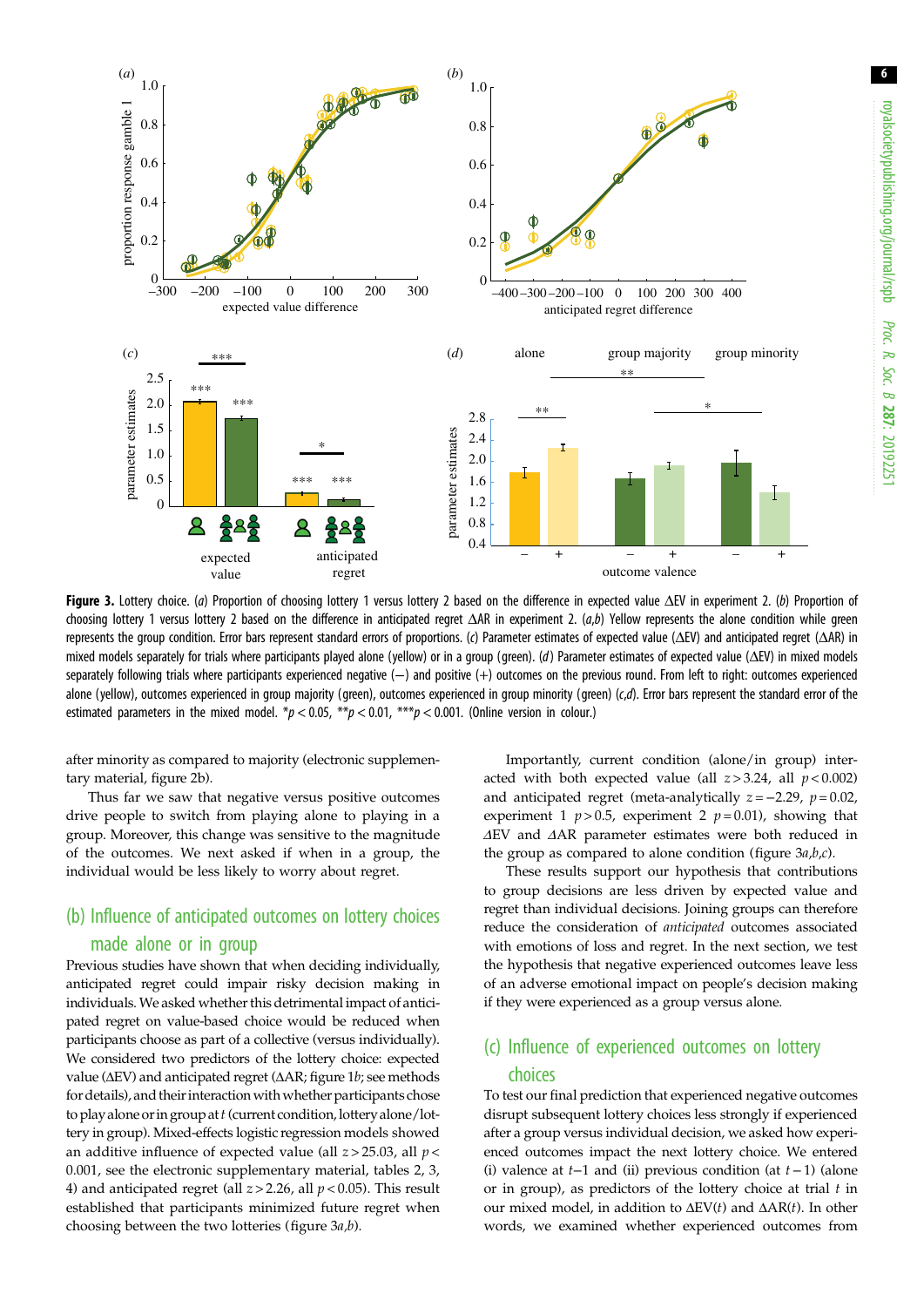one round affect the influence of expected value and anticipated regret on the lottery choice in the next round. An interaction between previous condition, valence and ΔEV was observed (all  $z > 2.14$ , all  $p < 0.05$ ). This interaction (also see additional interpretation of the triple interaction in the electronic supplementary material) showed that valence influenced ΔEV, only when the outcome was experienced alone (interaction valence\*ΔEV all  $z > 2.835$ , all  $p < 0.004$ ), not in group (all  $z$  < 1.350, all  $p$  > 0.177). Negative versus positive outcomes reduced the ΔEV parameter for the next lottery choice, only when experienced alone ([figure 3](#page-5-0)d), but critically not in group (see next paragraph on how this is different based on group status). There was no significant change in ΔAR parameter based on valence and previous condition (all  $p > 0.1$ ). These results show that negative outcomes experienced alone disrupted the subsequent lottery choice by reducing reliance on expected value to guide choices. However, this was not the case when negative outcomes were experienced as a group.

### (i) Responsibility modulates the adverse impact of negative outcome

Is the influence of negative outcomes on future lottery choices modulated by responsibility? As we argued earlier, our experimental paradigm permits investigating the role of responsibility by contrasting behaviour when participants were in the group majority versus minority.We focused on trials where participants chose to vote in group and entered as predictors of the lottery choice the following variables: group status (t−1) and valence( $t-1$ ) and their interaction with expected value  $\Delta$ EV( $t$ ) and anticipated regret  $\Delta AR(t)$ . An interaction between group status, valence and  $\Delta$ EV was observed (meta-analytically  $z =$  $-2.79$ ,  $p = 0.005$ , experiment 1  $p = 0.05$ , experiment 2  $p = 0.02$ ), showing that only when people were in group majority was their subsequent choice unaffected by negative outcome (interaction  $\Delta$ EV\*valence all  $p > 0.11$ ). However, after experiencing the negative outcome as minority (interaction ΔEV\*valence after minority meta-analytically  $z = -1.89$ ,  $p = 0.05$ , experiment 1  $p =$ 0.02, experiment 2  $p = 0.10$ ), ΔEV parameter was increased, not reduced, after negative versus positive outcomes ([figure 3](#page-5-0)d).

### 4. Discussion

Our novel experimental design in which participants were given the choice to play alone or in a group on a trial-by-trial basis provides, for the first time to our knowledge, a cognitive basis for the motivation to join groups. We show that the higher their negative experience, the more likely participants were to join a group, consistent with decreasing the burden of individual responsibility and blame [\[1\]](#page-7-0). Accordingly, joining the group reduced the impact of anticipated regret on choices. Moreover, contrary to individually experienced negative outcomes, experiencing negative outcomes as a member of group majority did not impair subsequent lottery choice as compared to positive outcomes. These results suggest that voting in a group rendered people less vulnerable and responsive to anticipated and experienced outcomes.

We note that our design was not meant to and did not permit accounting for the collective behaviour of interacting individuals. Our objective here was to take the individual's perspective to address what motivates people to join a group. Therefore, we chose a majority vote procedure using previously gathered responses from participants in a separate

experiment thereby maintaining control over other 'group members' behaviour and allowing us to address majority and minority impact on the choice to play alone or join a group. Future research is necessary to examine whether our results replicate under the less controlled design of an entire group of autonomous interacting individuals.

It has been suggested that responsibility rests on perceiving oneself as the agent of an action and believing that one could have done otherwise [\[14](#page-7-0)]. Both conditions were met here when individuals played alone: they were the only agent and had access to counterfactual outcomes and therefore were highly responsible for the outcome. Joining a group to diminish responsibility over decision outcomes could help alleviate negative emotions such as loss and regret [\[1\]](#page-7-0). Accordingly, participants were more likely to join groups after negative versus positive outcomes and were sensitive to the amount of experienced outcomes. These results are consistent with previous studies on delegation showing that people prefer to give up autonomy when faced with difficult choices, choices they might regret, or decisions with high risk of error [[5](#page-7-0),[10,](#page-7-0)[15](#page-8-0)–[18](#page-8-0)].

In parallel to the influence of valence, participants tended to repeat their choice to stay alone, revealing an inertia/ status-quo effect [[19\]](#page-8-0). This was also the case when people were playing in group. Moreover, the tendency to repeat one's choice was observed in participants who regularly switched their choice from playing alone to playing in group. These results suggest that (i) there are baseline, trait-like preferences to play alone or in group that are independent from experienced outcomes and (ii) even when people vary their choice, a tendency to repeat the previous choice may show that participants exploit the same option before switching. Interestingly, the emotion of regret may induce a status-quo bias [\[9\]](#page-7-0)––suggesting that status quo in the decision to play alone or in group may be a strategy to reduce regret in the context of the current study.

Our main prediction in this paper was that being in a group will help protect against the negative consequences of decisions [[1](#page-7-0)]. Confirming this prediction, we show that joining a group after negative outcomes has a protective role: participants were less influenced by future regret and outcomes when picking a lottery in a group as compared to when acting alone. From the shared responsibility hypothesis perspective [\[1\]](#page-7-0), this might suggest that participants feel less responsible for their choice when playing in a group. Relatedly, previous studies have shown that subjective ratings of responsibility and regret for probabilistic outcomes are reduced when people play lotteries collectively rather than individually [[9](#page-7-0)[,20](#page-8-0)]. Regret has been considered as a form of automatic self-punishment [\[21](#page-8-0)], based on a comparison of one's own actions and what is accepted by the group. Following this conception of regret, collective decisions would be favoured as they would naturally reduce self-punishment. Additionally, given that expected value influence also decreased in groups, participants may have chosen to play in the group to exert less effort––a phenomenon known as social loafing [\[22](#page-8-0)].

When already part of a group, agreement with the group majority predicted the decision to stay in group on the next round. Even in our experiment's minimal group set-up where the other group members were totally unknown to participants, they showed a bias towards staying within a group that supported their decisions. Possibly, simply agreeing with the group creates an in-group favouritism such as in minimal group paradigms [\[23\]](#page-8-0), which favoured playing with the group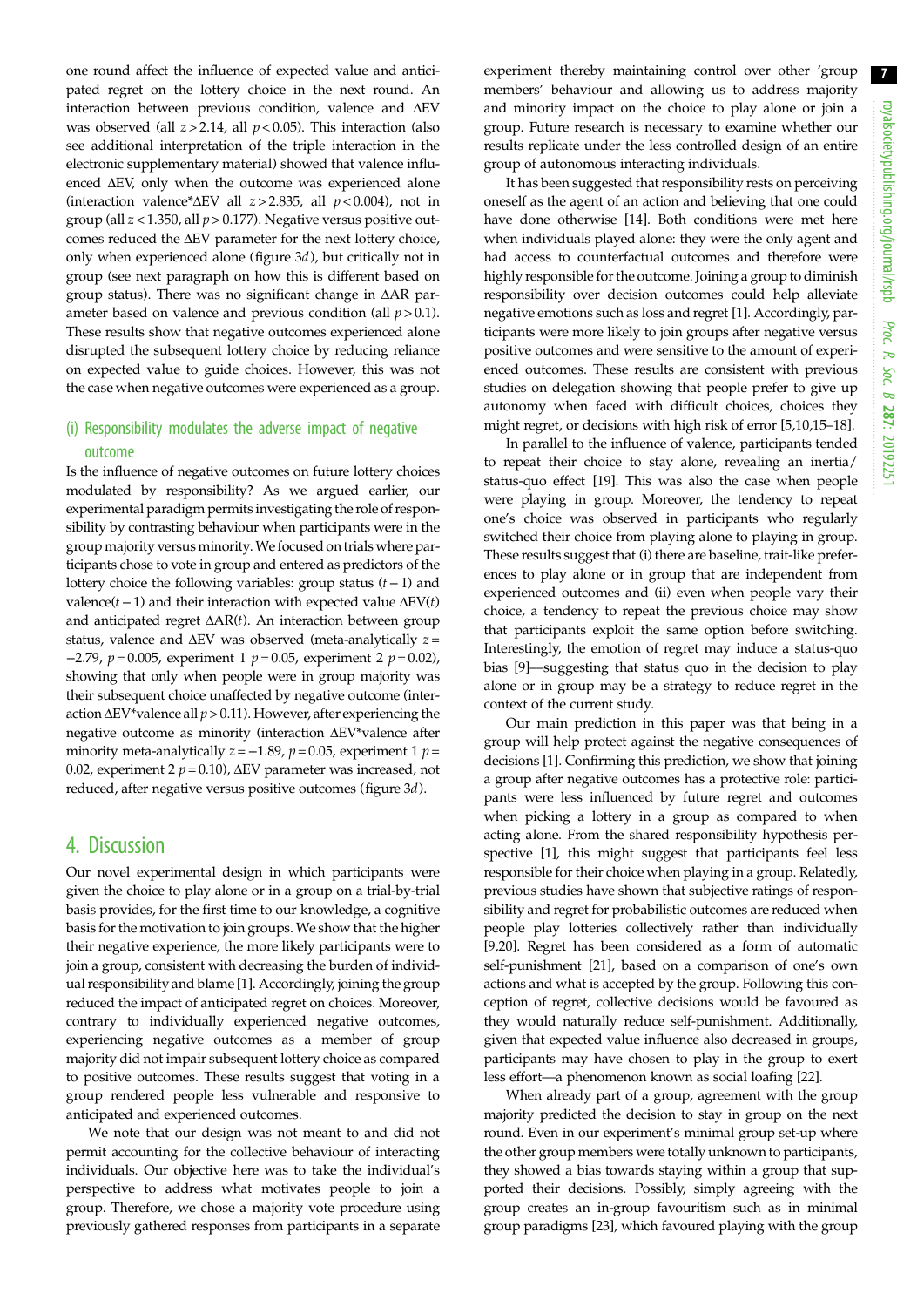<span id="page-7-0"></span>again. Indeed, neuroscientific evidence [\[24,25](#page-8-0)] for motivational value of like-minded others' agreement and social support for our preferences points to the importance of group endorsement as a strong motivational driver of choice behaviour.

A difference in the influence of experiencing outcomes was observed that depended on the participant's majority versus minority status: while experiencing negative (versus positive) outcomes in the minority led to an increased optimization of choice in the next lottery choice (increased influence of expected value), no such difference was observed after experiencing outcomes in majority. Being in the group majority also reduced the sensitivity to the valence of experienced outcomes for the next group choice (significant only in experiment 1,  $p =$ 0.09 meta-analytically). Being in a group could promote a sense of joint agency. Joint agency has been described as 'we-mode' and consists of a shift from self-agency to we-agency in collective actions [[26](#page-8-0)–[28](#page-8-0)]. Individual decision-makers might be operating in different modes when they are in the majority and thus perceiving their group as an entity 'we-mode' [[27\]](#page-8-0) versus when they are in the minority and see their group as a collection of isolated individuals. Our findings could be interpreted as evidence that when people are in this 'we-mode,' calculations of loss and regret may become less relevant.

Altogether, our findings suggest that people may be less sensitive to both anticipated and experienced outcomes when they vote as a group. Interference arising from the social rewards of finding oneself in a group may prevent people from learning from feedback or even reduce their motivation to seek feedback. In line with this view, people do less factchecking when they encounter suspicious information in social digital environments while in the presence of others than if they are alone [\[29](#page-8-0)]. Furthermore, people are less likely to integrate new information that contradicts the beliefs of their group [\[30](#page-8-0)]. Together with our results, these findings suggest that being in a group might interfere with the integration of new information—for example, from feedback. This idea has far-reaching implications for understanding the impact of social context on political attitudes. Common sense requires that individuals reflect on previous actions. Our findings suggest that this may be less likely to occur when negative outcomes have resulted from a vote within a group. This helps explain why partisan allegiances are resilient [[30\]](#page-8-0) to outright the evidence of incompetence in political leadership, incriminating and scandalous information about politicians, and even catastrophic outcomes of failed policies that were supported by the majority.

In conclusion, experience related to factual and counterfactual outcomes influenced people's propensity to make decisions alone or in a group: experiencing high negative outcomes pushed participants towards joining decisions in a group that benefited from reduced anticipated regret. Negative versus positive outcomes experienced alone disrupted future choices, while those experienced as a group majority protected from such influence. These findings offer important insight into questions such as whether belonging to a political party renders its members less careful and responsive to the party's anticipated or experienced failures and successes.

Ethics. All participants provided consent according to regulations approved by the UCL Research Ethics Committee (project ID number 5375/001).

Data accessibility. Data is available from the Dryad Digital Repository: <https://doi.org/10.5061/dryad.gqnk98shr> [\[31](#page-8-0)].

Authors' contributions. M.E.Z and B.B. both designed the study. Coding the experiment, data collection and data analyses were performed by M.E.Z. Suggestions of data analyses and interpretation of results were done by both authors. M.E.Z drafted the manuscript. B.B. provided important revisions. Both authors approved the final version of the manuscript for submission.

Competing interests. We declare we have no competing interests

Funding. M.E.Z. is supported by the Wellcome Trust (grant no. 204702). B.B. is supported by the European Research Council (ERC) under the European Union's Horizon 2020 research and innovation programme (grant no. 309865; acronym: NEUROCODEC; grant no. 819040; acronym: rid-O). B.B. was also supported by the Humboldt Foundation (GBR 1144057 HFST-E) and by the NOMIS foundation. Acknowledgements. We would like to thank Deborah Ain for editing the

### **References**

- 1. El Zein M, Bahrami B, Hertwig R. 2019 Shared responsibility in collective decisions. Nat. Hum. Behav. 3, 554–559. [\(doi:10.1038/s41562-019-](http://dx.doi.org/10.1038/s41562-019-0596-4) [0596-4](http://dx.doi.org/10.1038/s41562-019-0596-4))
- 2. Camille N, Coricelli G, Sallet J, Pradat-Diehl P, Duhamel J-R, Sirigu A. 2004 The involvement of the orbitofrontal cortex in the experience of regret. Science 304, 1167-1170. ([doi:10.1126/science.](http://dx.doi.org/10.1126/science.1094550) [1094550\)](http://dx.doi.org/10.1126/science.1094550)
- 3. Coricelli G, Critchley HD, Joffily M, O'Doherty JP, Sirigu A, Dolan RJ. 2005 Regret and its avoidance: a neuroimaging study of choice behavior. Nat. Neurosci. 8, 1255–1262. [\(doi:10.1038/nn1514](http://dx.doi.org/10.1038/nn1514))
- 4. Li L, Kumano S, Keshmirian A, Bahrami B, Li J, Wright ND. 2018 Parsing cultural impacts on regret and risk in Iran, China and the United Kingdom. Sci. Rep. 8, 13862. ([doi:10.1038/s41598-018-30680-7](http://dx.doi.org/10.1038/s41598-018-30680-7))
- 5. Anderson CJ. 2003 The psychology of doing nothing: forms of decision avoidance result from

reason and emotion. Psychol. Bull. 129, 139–167. [\(doi:10.1037/0033-2909.129.1.139\)](http://dx.doi.org/10.1037/0033-2909.129.1.139)

manuscript.

- 6. Mellers B, Schwartz A, Ritov I. 1999 Emotion-based choice. J. Exp. Psychol. 128, 332–345. [\(doi:10.1037/](http://dx.doi.org/10.1037/0096-3445.128.3.332) [0096-3445.128.3.332\)](http://dx.doi.org/10.1037/0096-3445.128.3.332)
- 7. Zeelenberg M, Beattie J. 1997 Consequences of regret aversion 2: additional evidence for effects of feedback on decision making. Organ. Behav. Hum. Decis. Process. 72, 63–78. ([doi:10.1006/obhd.](http://dx.doi.org/10.1006/obhd.1997.2730) [1997.2730\)](http://dx.doi.org/10.1006/obhd.1997.2730)
- 8. Zeelenberg M, van Dijk WW, Manstead ASR. 2000 Regret and responsibility resolved? Evaluating Ordóñez and Connolly's (2000) conclusions. Organ. Behav. Hum. Decis. Process. 81, 143–154. [\(doi:10.](http://dx.doi.org/10.1006/obhd.1999.2865) [1006/obhd.1999.2865](http://dx.doi.org/10.1006/obhd.1999.2865))
- 9. Nicolle A, Bach DR, Frith C, Dolan RJ. 2011 Amygdala involvement in self-blame regret. Soc. Neurosci. 6, 178–189. ([doi:10.1080/17470919.](http://dx.doi.org/10.1080/17470919.2010.506128) [2010.506128](http://dx.doi.org/10.1080/17470919.2010.506128))
- 10. Steffel M, Williams EF, Morwitz V, Morales A. 2018 Delegating decisions: recruiting others to make choices we might regret. J. Consum. Res. 44, 1015–1032. [\(doi:10.1093/jcr/ucx080\)](http://dx.doi.org/10.1093/jcr/ucx080)
- 11. Arlen J, Tontrup S. 2015 Does the endowment effect justify legal intervention? The debiasing effect of institutions (SSRN Scholarly Paper No. ID 2559955). Retrieved from Social Science Research Network website: see [https://papers.ssrn.com/](https://papers.ssrn.com/abstract=2559955) [abstract=2559955.](https://papers.ssrn.com/abstract=2559955)
- 12. Bates D, Mächler M, Bolker B, Walker S. 2015 Fitting linear mixed-effects models using lme4. J. Stat. Softw. 67, 1–48. ([doi:10.18637/jss.v067.i01](http://dx.doi.org/10.18637/jss.v067.i01))
- 13. Viechtbauer W. 2010 Conducting meta-analyses in R with the metafor package. J. Stat. Softw. 36, 1-48. ([doi:10.18637/jss.v036.i03\)](http://dx.doi.org/10.18637/jss.v036.i03)
- 14. Frith CD. 2014 Action, agency and responsibility. Neuropsychologia 55, 137–142. ([doi:10.1016/j.](http://dx.doi.org/10.1016/j.neuropsychologia.2013.09.007) [neuropsychologia.2013.09.007\)](http://dx.doi.org/10.1016/j.neuropsychologia.2013.09.007)